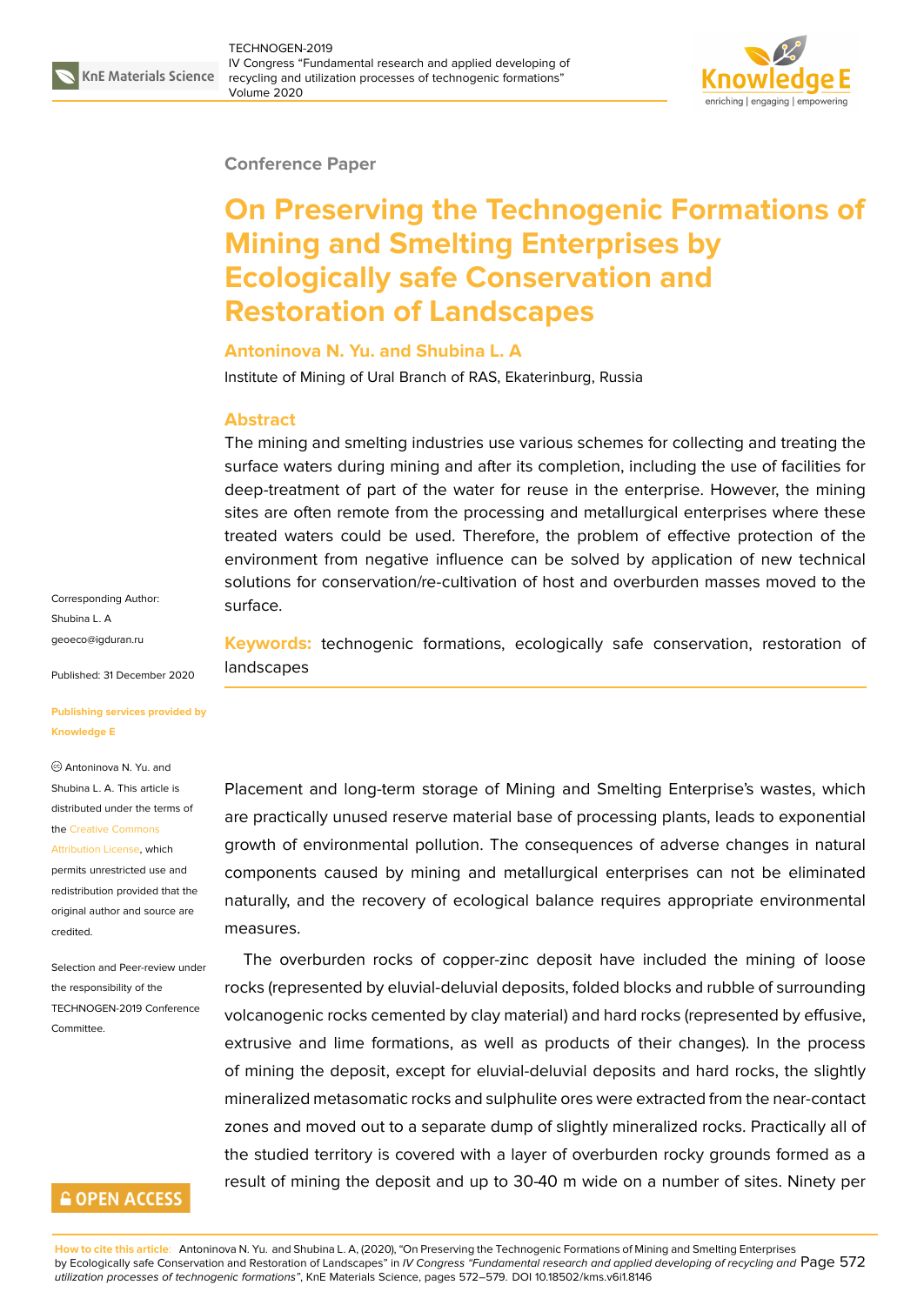cent of the total amount stored on external rock dumps are hard rocks and represented by effusive, extrusive and lime formations and their metasomatic change products. The predominance of sloping surfaces (up to 30°) and well permeable ground soils tends to result in landslide movement of material, suffosy, increased atmospheric transfer of small-disperse particles from the surface [1].

Sulphur and pyrite ores and slightly mineralized rocks are temporarily stored in a special warehouse (in various sections), in the amount of 1.1 million  $m^3$ . In the future, the entire volume of technogenic materi[al](#page-6-0) should be moved to a borrow excavation and subjected to preservation with insulation from external influences similar to dumps. Thus, the deposit territory for which priority conservation/recultivation measures being proposed does not include borrow excavation.

According to geochemical evaluation criteria, the state of the lithosphere in the area of deposits of non-ferrous metals in content of pollutants in surface water samples corresponds to high degree of pollution. The overburden and host rock dumps formed during mining these deposits pose a significant hazard to the environment, biocenoses, surface and underground waters. Thus, the production wastes stored on the surface result in the chemical water and wind erosion of the rock mass, the formation of water and air dispersion flows, the geochemical pollution of water reservoirs, the formation of geochemical anomalies in soil, snow cover, and vegetation of adjacent territories.



**Figure** 1: General view of the depleted pit and deposit dumps.

The underspoil and surface waters of non-ferrous metal dumps have different mineralization; the sulphate and heavy metal concentrations vary widely. The chemical composition of underspoil waters during mining the deposit is presented in Table 1.

The underground waters of the area under consideration are not sufficiently protected from surface pollution. Water-bearing materials are overcovered by eluvial-deluvial and eluvial-clay deposits with inclusions of dressing and gravel with average thickness up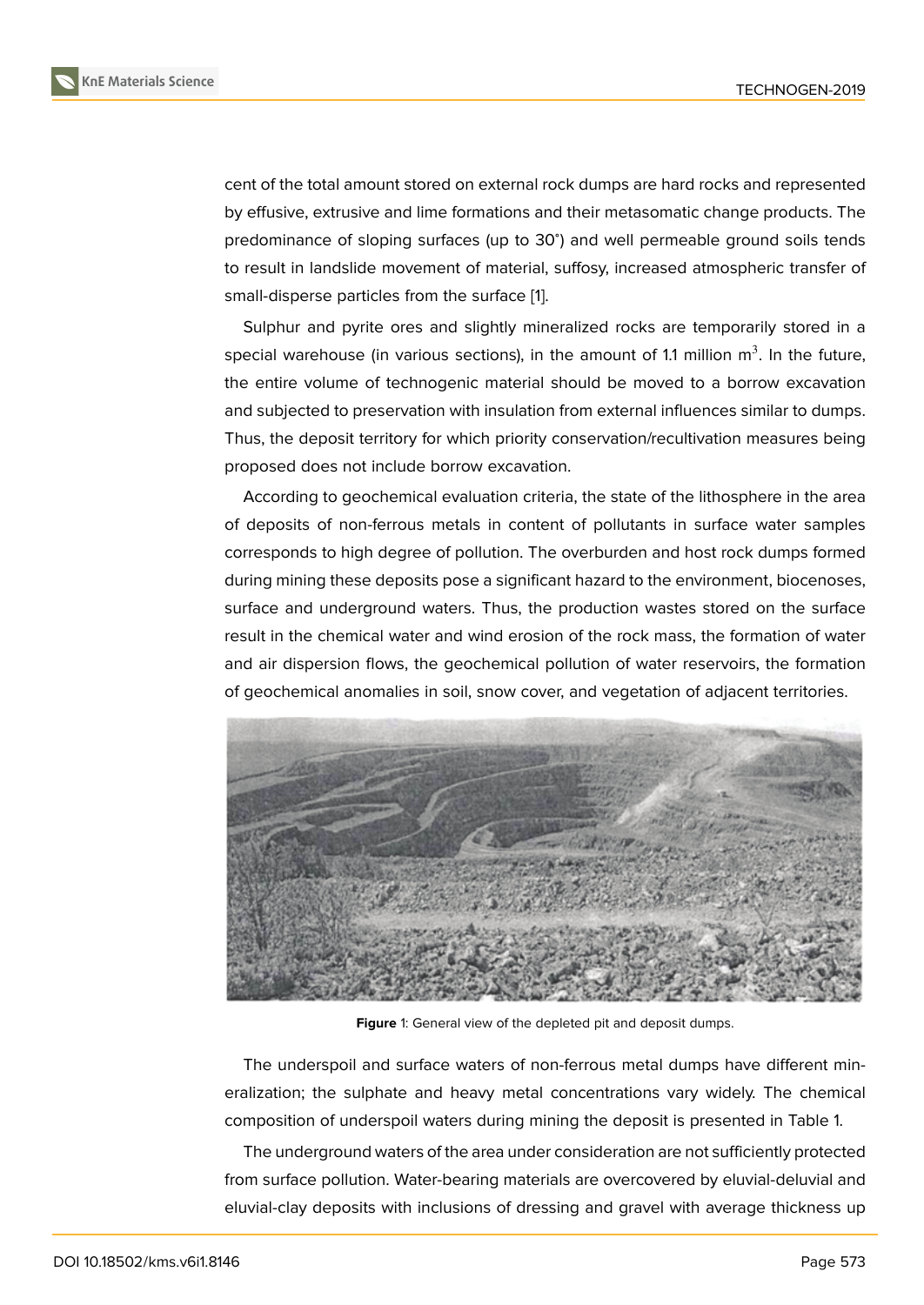| Type of<br>deposit  | Average<br>flow rate,<br>$m^3/h$ | Content, $mg/dm3$ |           |    |                                     |            |  |
|---------------------|----------------------------------|-------------------|-----------|----|-------------------------------------|------------|--|
|                     |                                  | $C_{11}^{2+}$     | $7n^{2+}$ | Fe | $Fe3+$                              |            |  |
| Copper-zinc<br>ores | 0.45                             | 626.4-2940        |           |    | 43,12-300 3126,0-6512 358,65-958,65 | $1.9 - 24$ |  |

TABLE 1: Characteristics of underspoil waters of the deposit for 2012–2013 [2].

to 10–15 m. There is no soil layer, as well as a layer of loamy-sandy deposits on the area of the deposit dumps.

Formation of soil cover of the territory occurs in conditions of periodically washing water regime. High roughness determines the significant rocky nature of soils. Podsolization prevails on well-drained watershed areas formed by carbonate-free loose rocks. The soil formation occurs on the middle and lower sections of the ridges (slopes) with the participation of the brown earth process, and the sod-forming process develops on the plane feet and aligned surfaces, folded with carbonate rocks.

The soil-forming substrates in this territory are alluvial-deluvial; alluvial (ancient and current); glacial (moraine and fluvioglatial); lake-marsh deposits. The bedrock represented mainly by limestone, is overcovered with heterogeneous red-brown clays, often with limestone debris inclusions. The slit fraction prevails in the mechanical composition. The reaction of the medium is neutral. The amount of absorbed bases is high – 59.9 mg eq/100 g. Сalcium prevails in the composition of absorbed bases. These deposits are soil-forming rock for sod-carbonate soils.

Changes in the natural background of the soil cover in the content of metals and metalloids in it consists of the input of polluting elements as a result of atmospheric transfer, as well as by the horizontal migration of them with sub-surface waters.

| No.            | Parameter<br>name | Value, mg/kg |         |         |         |         |         |                 |  |
|----------------|-------------------|--------------|---------|---------|---------|---------|---------|-----------------|--|
|                |                   | Point 1      | Point 2 | Point 3 | Point 4 | Point 5 | Point 6 |                 |  |
| 1              | Cadmium           | 0,34         | 0,25    | 0,12    | 0,15    | 0,19    | 0,12    | 2               |  |
| 2              | Zinc              | 60,7         | 62,9    | 62      | 48      | 58      | 67,4    | 220             |  |
| 3              | <b>Nickel</b>     | 39,1         | 46,1    | 43,2    | 32,3    | 35,2    | 50      | 80              |  |
| $\overline{4}$ | Lead              | 26           | 30      | 24      | 20      | 20      | 24      | 130             |  |
| 5              | Arsenic           | 20           | 27      | 22,8    | 14,3    | 6,8     | 20,4    | 10 <sup>°</sup> |  |
| 6              | Copper            | 32,2         | 38      | 42,3    | 25,8    | 23,3    | 40,9    | 132             |  |

TABLE 2: Characteristics of contamination of technogenic loamy soils of the deposit territory (total forms).

The mining and smelting enterprises use various schemes for collecting and treating the surface waters during mining and after its completion, including the use of facilities for deep-treatment of part of the water for reuse in the enterprise. However, the mining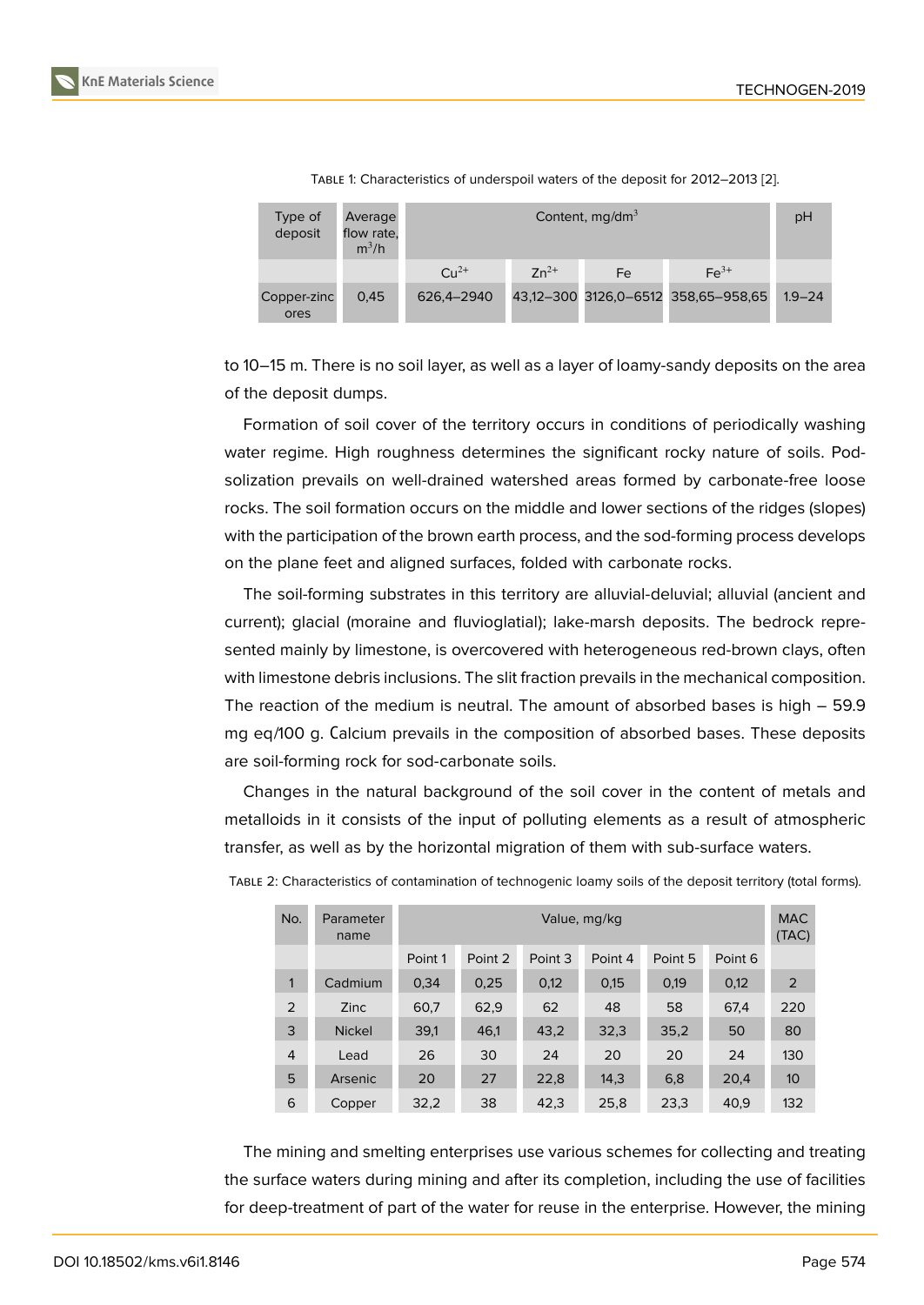

sites are often remote from the processing and metallurgical enterprises where these treated waters could be used. Therefore, the problem of effective protection of the environment from negative influence can be solved by application of new technical solutions for conservation/recultivation of host and overburden masses moved to the surface.

The analysis of specific features and conditions characterizing the area of the deposit under consideration gives the basis for the following conclusions in the direction of conservation/recultivation and cost-effective organization of new landscape:

- the design of agricultural recultivation of overburden dumps of the depleted deposit is inefficient due to the lack of reserves of the necessary thickness of the fertile soil layer and the lack of demand for arable land in the region which is not developed by agriculture industry;
- the creation of man-made forest for economic, protective, recreational or sanitaryhygienic purposes is also inefficient in connection with the location of the object of recultivation among continuous natural forests.

Thus, it is reasonable to carry out environmental (sanitary-hygienic) activities on the disturbed lands with elements of forest restoration of the territories of the warehouse of slightly mineralized rocks (after its elimination) by overgrowth with forest species of local flora, as well as regrassing to prevent erosion and weed vegetation.

The development of the copper-pyrite deposit is accompanied by the formation of a geotechnical system, which includes natural and technical components. The conditions of relative stabilization achieved by nature over a long period of time are violated during dumping the mineral waste, and the processes of dispersion of toxic elements are activated, so it should be possible to locate them as much as possible. Therefore, the choice of materials that provide long-term insulating ability of the dump requires to be approached comprehensively, taking into account their economic availability, durability, work in the conditions of contact with aggressive natural and anthropogenic factors. Today, there are a number of technical solutions designed to also reduce costs and timeof carrying out the works at the mining and technical stage of recultivation, while ensuring the appropriate level of stability of inclined recultivated surfaces.

After completion, the rock dumps should form a surface that is convenient for subsequent implementation of measures to restore the floral diversity of the territory.

The surface released from large debris of rocks and industrial structures should be coarsely planned. The thickness of the screening layer of clay soils should be at least 0.5 m. The necessary technique in the formation of the screening layer is compaction of the applied rocks by their layer-by-layer rolling by plain rollers with high specific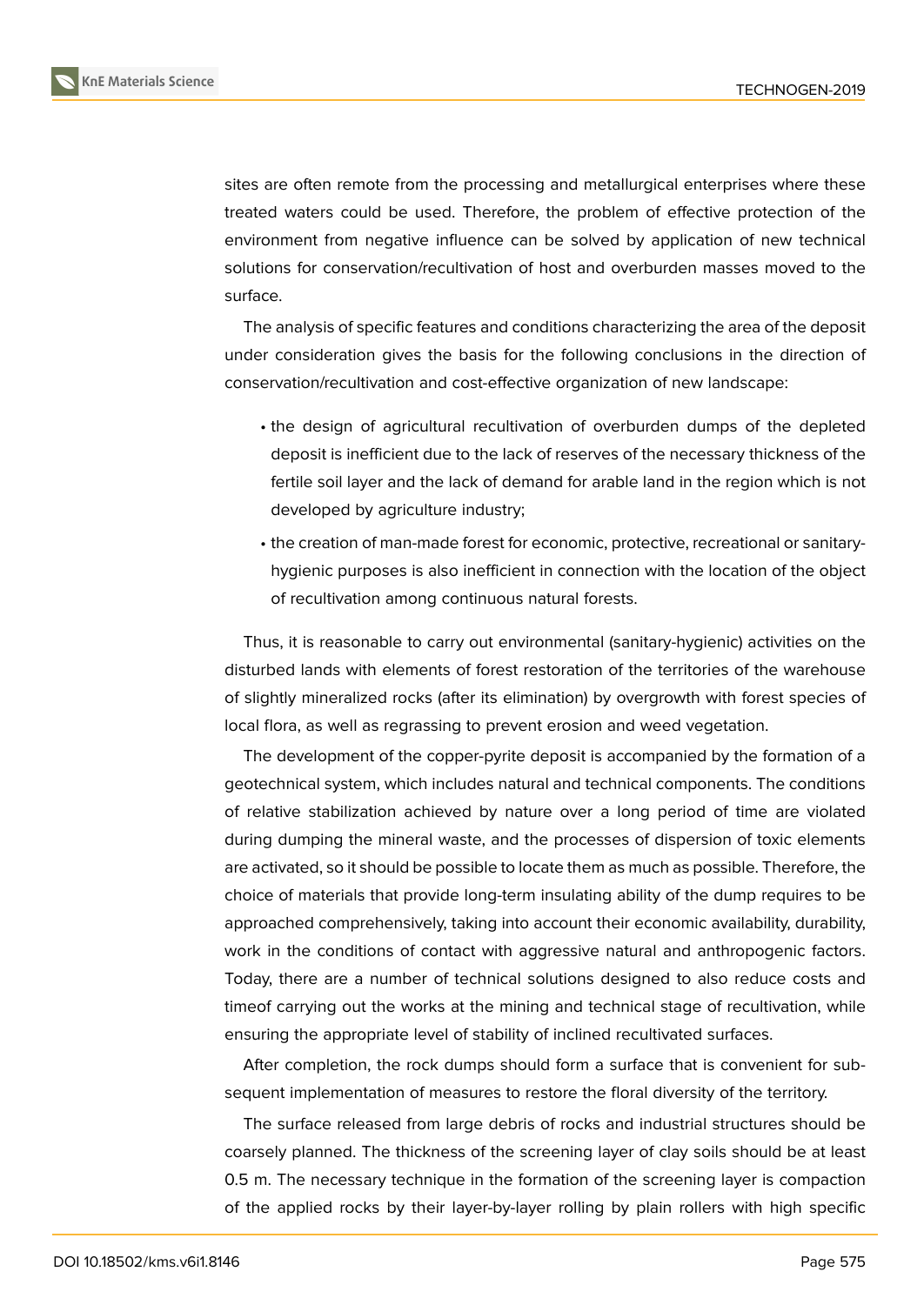pressure. The technology of formation of horizontal screens can be adopted according to the "Guidelines..." [3]. The thickness of a layer of top soils and potentially rich rocks, sufficient for sowing perennial grass, should be at least 0.15 m. After the formation of the recultivation layer, the finishing planning should be carried out with the creation of a ridge-and-rolling to[po](#page-6-1)graphy perpendicular to the direction of the prevailing winds. The ridge-and-rolling topography is the most favorable for fixing seeds and subsequent growth of woody and shrub vegetation, in accordance with the "Guidelines for the preparation of projects for the reclamation of used disturbed lands and earthing of unproductive lands".

In the formation of the recultivation layer by the above methods it is necessary to regulate the surface waters on the boundaries of elevations and on the surface in order to carry out collection and treatment of waste waters and transfer them to the existing hydrographic network.



**Figure** 2: Arrangement of bentonite mat layers.

Sodic bentonite is one of the varieties of clay of natural origin. The principle of bentonite mats is based on the property of sodium bentonite to "swell" and increase in volume (up to 14–16 times) during hydration. This material is used as an anti-filtration screen to protect against penetration of any types of pollutants into the soil, the surface and ground waters. When this process occurs in a confined space, there is a stress state in the structure of the formed gel, due to which the water resistance of the material is achieved. In addition to the above property due to the formation of "bentonite gel" the bentonite mats have a unique ability to "self-heal" in case of mechanical damages, which in most cases are unavoidable during the transport and installation of the material. It should also be noted that the bentomat coating is much lighter and faster in laying than any of the mineral insulations and geomembranes.

The domestic and foreign researches as well as the practice of recultivation of disturbed lands have shown a positive experience in formation of recultivation layer by formation of isolating, capillary breaking and root layers [4–7] with respective thickness of 0.15, 0.30 and 0.8 m. For dumps of the Moscow lignite basin as an effective method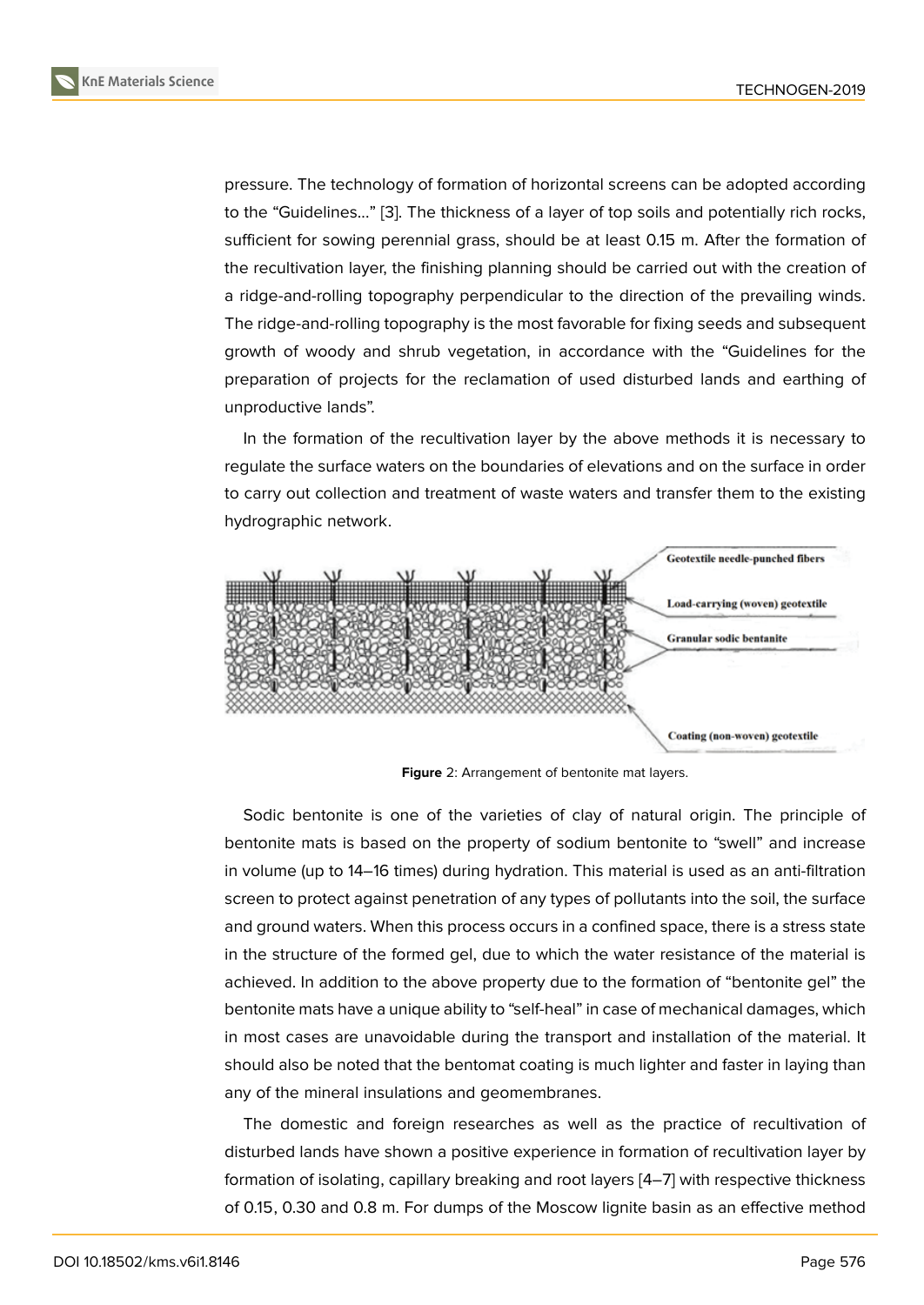

to form recultivation layer it is proposed to apply a screen of carbonate loam of 0.4– 0.6 m thick on phytotoxic sulfide-containing rocks. In the conditions of arid zone of Kazakhstan it is recommended to make a screen by a layer of rubble or clay of 0.4 m thick, providing as well the creation of watertight stratum with subsequent application of potentially rich rocks.

In the uppermost layer (in the applied potentially rich rocks or top soils) of the structure formed to insulate the dump grounds and in case of inclusion of even several artificial mineral layers in this structure the dump surface will change quite quickly. Reorganization of soil material begins in the first months and manifests itself in aggregation of organic and soil inherited from the donor soil. For the first few years, the bonding of microaggregates usually leads to the formation of predominantly lumpy macroaggregates which, in turn, by crushing the grass with thin roots acquire a looser and grainier structure that does not prevent the tree seeding.

The process of initial stages of seeding and change of tree vegetation on industrial dumps is similar to natural stages. The factors limiting the development of vegetation cover, along with agrochemical indicators of technogenic soils, are the zone conditions of the territory and the presence of natural sources of seeding in close proximity to the disturbed territory, etc. As shown by long-term research of the Institute of Mining of Ural branch of RAS, the vegetation of overburden dumps is close to the forest vegetation, but the species composition is impoverished, because along with the change in the topography the microclimatic conditions, growing conditions and forest types change.

The forest areas in close proximity to disturbed lands play a decisive role in providing the seeds and natural seeding of disturbed lands and forming forest cenosis on them. As a rule, the pioneer vegetation in this case are broadleaved species, such as birch and asper of different species. This is confirmed by the presence of open birch communities on the lower horizons and at the foot of existing dumps on the territory of the Shemurskoye deposit.

Birches have 10–15 well-developed horizontal roots of the first order, forming a dense network of skeletal, semi-skeletal and suction roots in the upper horizons of the soil. By the age of trees over 25 years the length of horizontal roots of the first order reaches 8.05 m at the diameter of 13.6 cm. The tap roots of birches in this climatic zone are developed poorly due to sufficient humidity and penetrate deep into the soil to a depth of 50 cm only to the age of the tree from 27 years and older. Thus, seeding the birch forest on the dumps will not create a significant hazard to disrupt the integrity of the insulating/covering material by wood roots.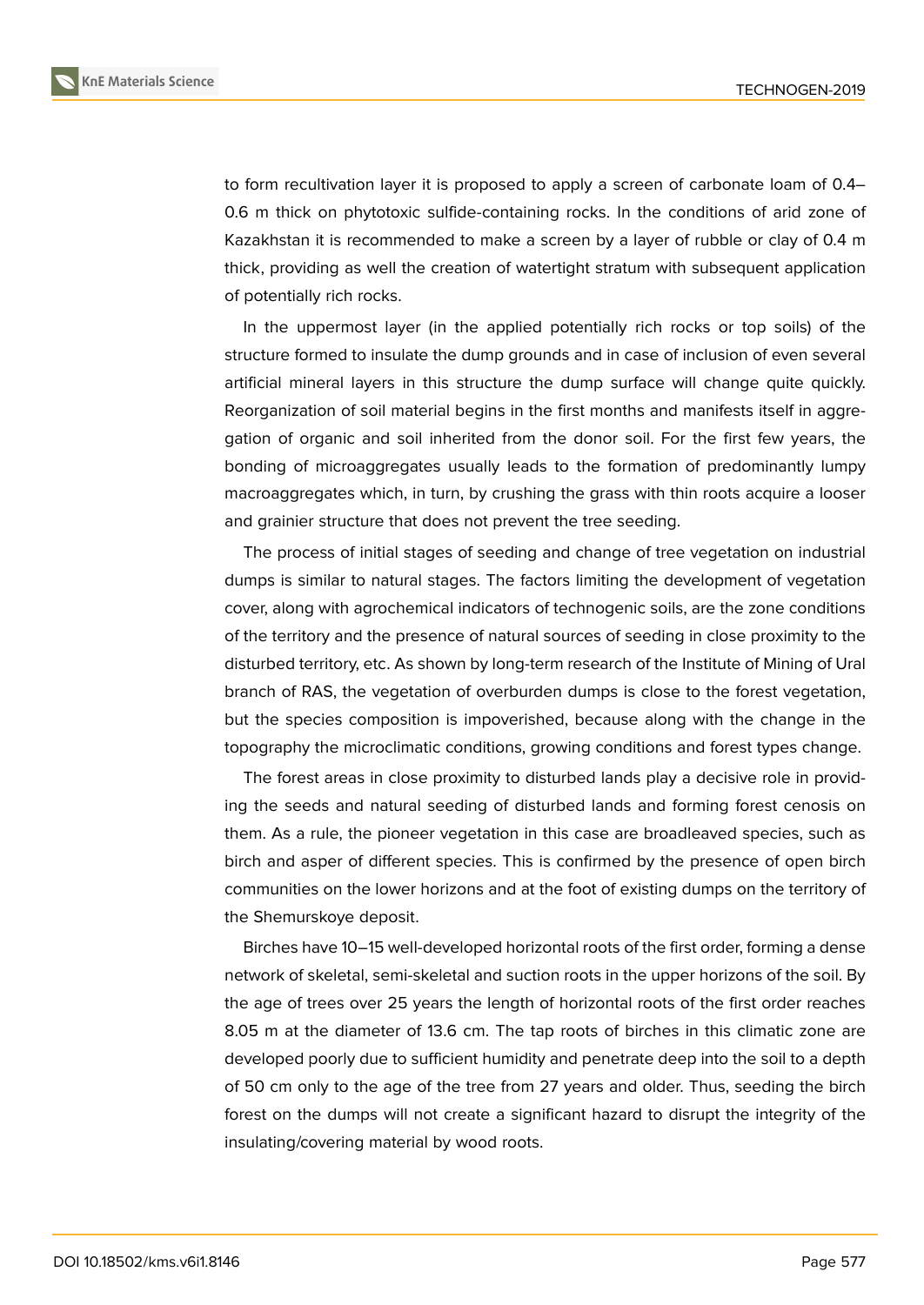

The proposed approach combining the use of insulating geosynthetic materials and the use of the complex of climatically adapted plants allows protecting the land from effects of toxic waste waters, erosion and deflation.

The recommended solutions for the implementation of technical and biological stages of recultivation allow:

– to restore the area seized during dumping the copper-sulphide ore mining wastes;

– to ensure the long-term stability and safety of the recultivated object due to grassing the surface;

– to restore the climatic and water balance of the territory;

– to restore the natural and economic value of the disturbed lands through the agrotechnical methods for creating the natural landscape in the nature for this climatic zone, which will contribute to the conservation of the territory's biodiversity.

The mining and processing enterprises' wastes stored in dumps and tailings are subjected to intensive hypergenesis and change technological properties due to the formation of easily soluble salts of non-ferrous metals, which, as a result of migration, are irretrievably lost for production, but are integrated into natural biogeochemical cycles and lead to irrecoverable distortions in the functioning of ecosystems.

## **References**

- <span id="page-6-0"></span>[1] Antoninova, N. Y. and Shubina, L. A. (2017). On Features of Complex Ecological Analysis of Areas Experiencing Local Technogenic Load of Mining and Smelting Enterprises. *Ecologiya i Promyshlennost Rossii*, issue 2, p. 52.
- [2] Ministry of Transport of the Russian Federation. (2013). Recommendations on the Use of Geosynthetic Materials in the Construction and Repair of Highways by. Moscow: ROSAVTODOR.
- <span id="page-6-1"></span>[3] Orekhova, N. N. (2014). Experimental Comparison of Technologies of Extraction of Copper and Zinc from Underspoil Waters of Copper-Zinc Mining Enterprises. *Gorny informatsionno-analitichesky byulleten*, issue 10, pp. 2-4.
- [4] Adu-Wusu, C. and Yanful, E. K. (2006). Performance of Engineered Test Covers on Acid-Generating Waste Rock at Whistle Mine. *Canadian Geotechnical Journal*, vol. 43, issue 1, pp. 1-18.
- [5] Strzalkowski, R. and Kazmierczak, U. (2019). The Scope of Reclamation Works for Areas after the Exploitation of Rock Raw Materials. *Applied Sciences*, vol. 9, issue 6, p. 1181.